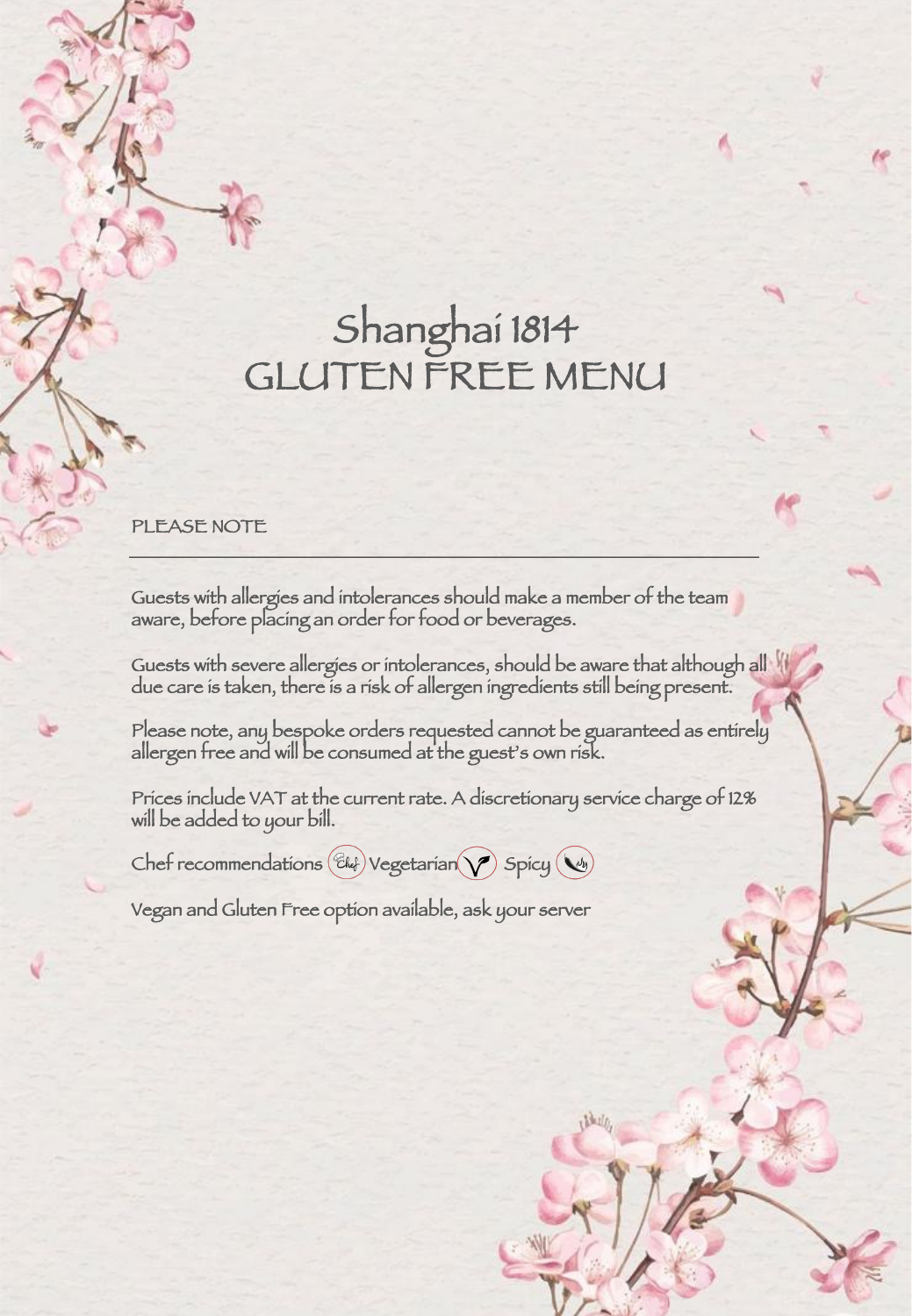| <b>Crispy Seaweed</b>                                                                                 | £7                       |
|-------------------------------------------------------------------------------------------------------|--------------------------|
| Salt & Pepper Chicken<br>Chili, Spring Onion, Garlic                                                  | £11                      |
| <b>Salt &amp; Pepper Prawn</b><br>Chili, Spring Onion, garlic                                         | £18                      |
| <b>Steamed Fresh Scallops</b><br>Vermicelli, Enoki mushroom, garlic, spring onion                     | Each £6.5                |
| <b>Chicken Sweetcorn Soup</b>                                                                         | £7                       |
| <b>Crab Meat Sweetcorn Soup</b>                                                                       | £8                       |
| <b>Fresh Lobster</b>                                                                                  | <b>Seasonally Priced</b> |
| Ginger, Spring Onion                                                                                  |                          |
| Japanese Wagyu Beef (Ehef<br>Asparagus, Enoki Mushroom, Onion                                         | £80                      |
| <b>Steamed Seabass Off Bone.</b><br>Ginger, Spring Onion / Black Bean                                 | £25                      |
| Stir-Fry Canada Scallop in Black Truffle Sauce (Eht<br>Shimiji Mushroom, Soya Sauce                   | £28                      |
| <b>Stir-Fry Prawn in Black Bean Sauce</b><br>Pepper, Onion, Spring Onion                              | £19                      |
| <b>Sizzling Hot Plate Beef with Ginger &amp; Spring Onion</b><br>Ginger, Spring Onion, Onion, Carrot  | £20                      |
| <b>Sizzling Hot Plate Chicken in Ginger &amp; Spring Onion</b><br>Ginger, Spring Onion, Onion, Carrot | £19                      |
| <b>Chicken in Black Bean Sauce</b><br>Pepper, Onion, Spring Onion                                     | £18                      |
| <b>Black Bean Aubergine Tofu in Claypot</b><br><b>Spring Onion</b>                                    | £18                      |